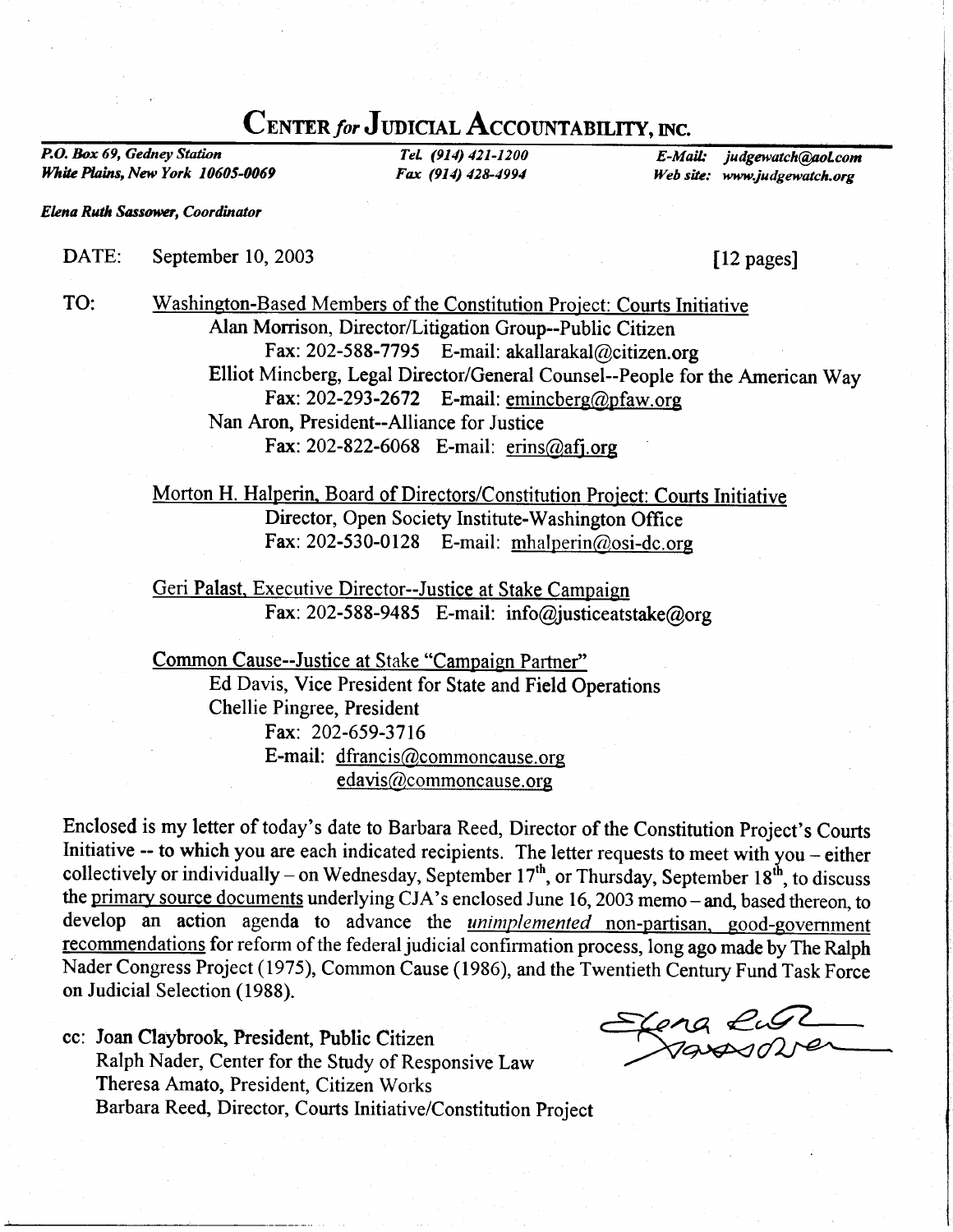TRANSMISSION VERIFICATION REPORT

Alag M  $P<sub>u</sub>$ dic  $\epsilon$ 

TIME : 09/10/2003 18:07 NAME : CJA FAX : 9144284994 TEL : 9144211200

| DATE, TIME           |  | 09/10 13:00     |  |
|----------------------|--|-----------------|--|
| FAX NO. /NAME        |  | 12025887795     |  |
| DURATION             |  | 80:07:14        |  |
| PAGE (S)             |  | 12              |  |
| <b>RESULT</b>        |  | UK.             |  |
| <b>MDIE</b><br>10.12 |  | <b>STANDARD</b> |  |
|                      |  | ECM             |  |

 $\bf \Sigma$ TRANSMISSION VERIFICATION REPORT

TIME : 09/10/2003 18:23 NAME: CJA FAX : 9144284994 TEL : 9144211200

DATE, THME FAY, NO. /NAME DURATION  $PAGE(5)$ **RESULT MUDE** 

09/10 18:15 12022932672 00:07:15  $12<sub>1</sub>$ OK. **STANDARD** ECM.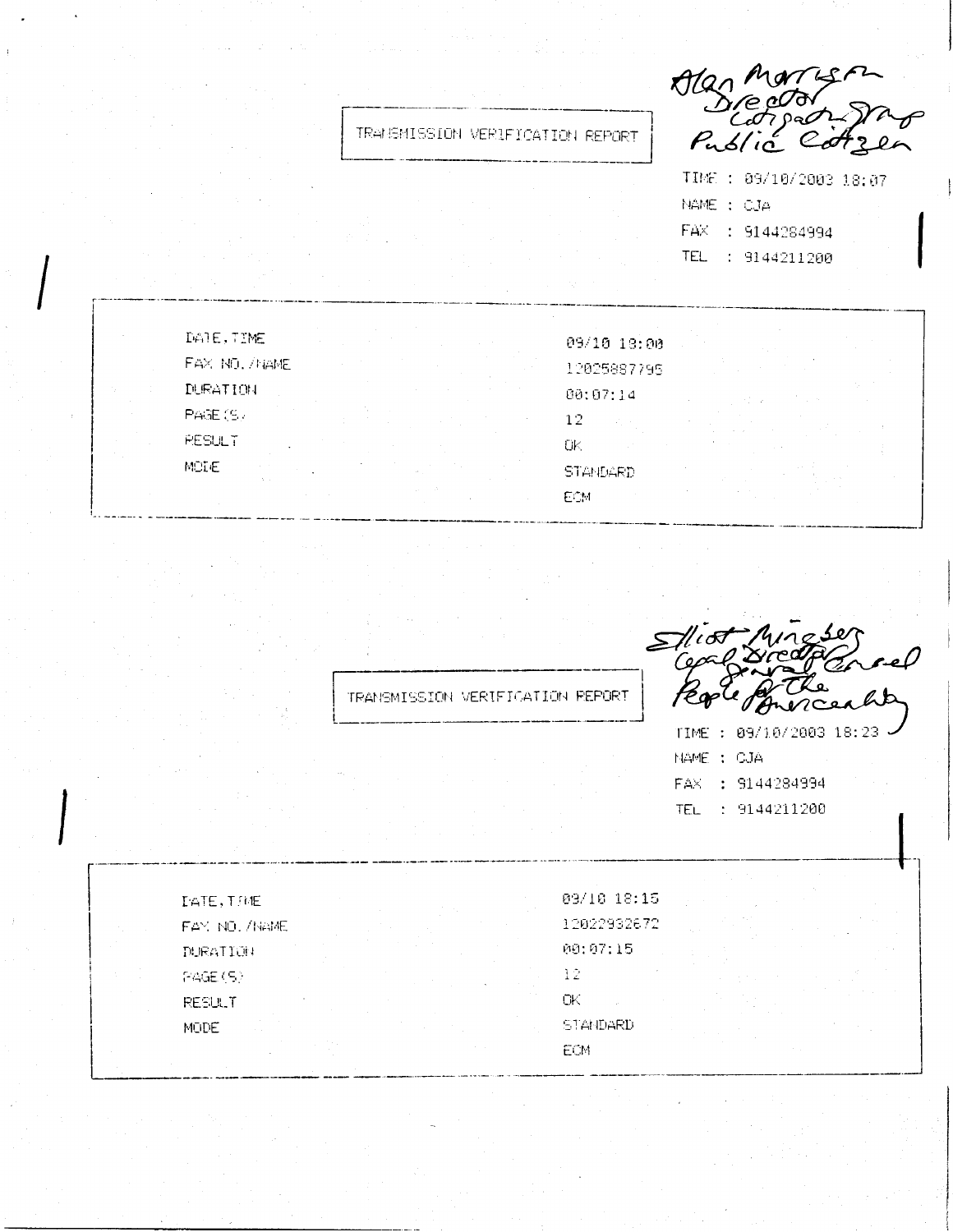Man Arm<br>President<br>Alliance for

TIME : 09/10/2003 16:31 NAME : CJA FAX : 9144284994 TEL: 9144211200

DATE, TIME FAX NO. ZNAME **DURATION** PAGE (S) **RESULT** MCDE.

09/10 10:24 12028226668 00:07:08 12 ПK. STANDARD **ECM** 

Morth at Halpern

TRANSMISSION VERIFICATION REPORT

TRANSMISSION VERIFICATION REPORT

|            | (10%): 09/10/2003 18:42 |  |
|------------|-------------------------|--|
| HAME : CJA |                         |  |
|            | FAX : 9144284994        |  |
| TEL        | -: 9144211200           |  |

DATE, TIME FAX NO. /NAME DURATION PAGE (S) **REEULT** MODE

09/10 18:34 12025300128  $00:08:08$ 12 ŪK. **STANDARD ECM**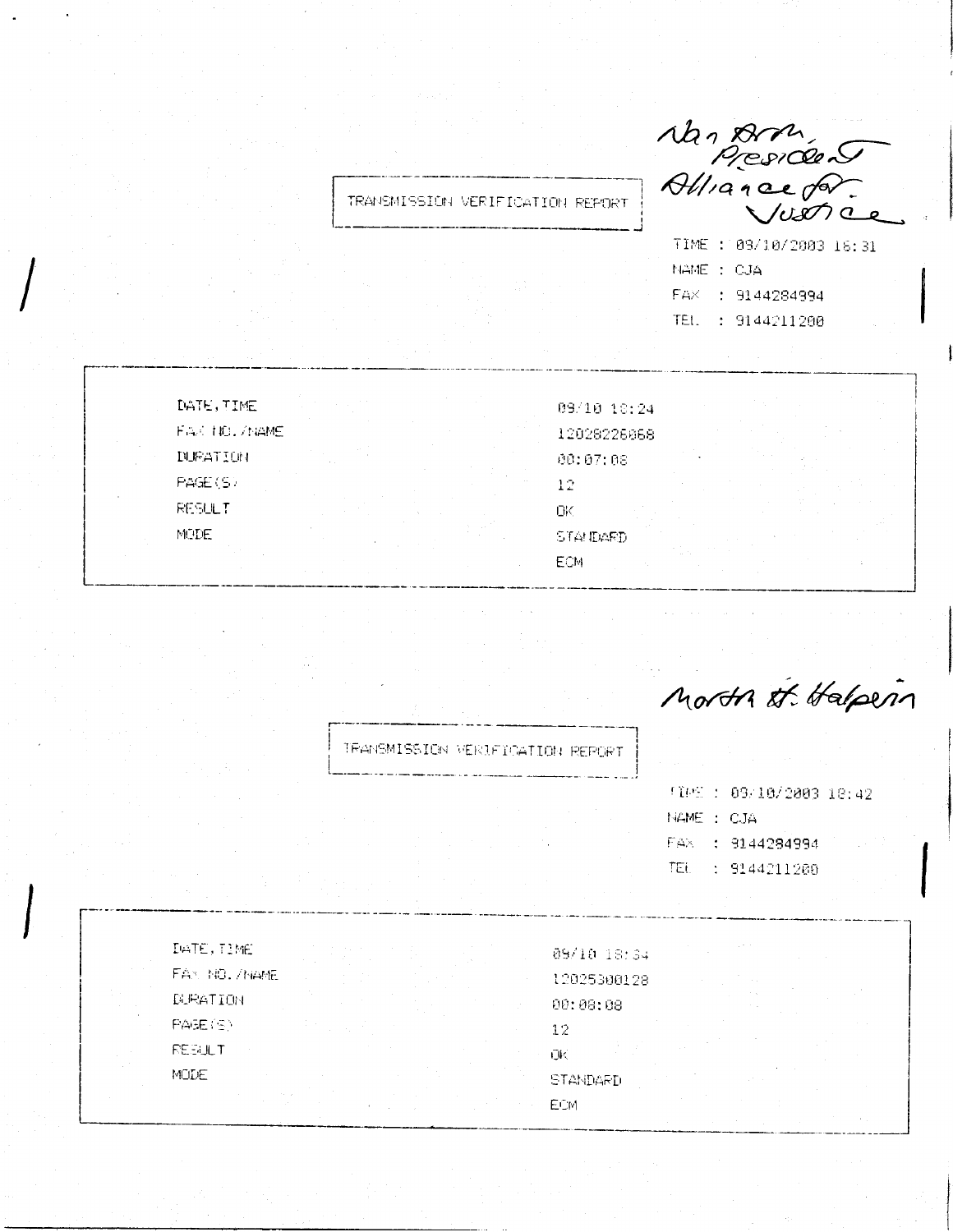Suri Readt TRANSMISSION VERIFICATION REPORT TIME : 09/10/2003 18:56 NAME : CJA FAX : 9144284994 TEL : 9144211200 09/10 18:48 12025889485  $90:88:37$  $24^{1}$ Γiκ.

**STANDARD** 

ECM

DATE, TIME

PAGE (S)

**RESULT** 

MDDE.

FAN NO. /NAME **NEATION** 

TRANSMISSION VERIFICATION REPORT

Common Cause DAVIS

TIME : 09/10/2003 19:06 **IWME: CJA** FAX : 9144284994 TEL : 9144211200

| DATE, TIME      | 09/10 18:58     |  |
|-----------------|-----------------|--|
| FAZ NO. /NAME   | 12026593716     |  |
| <b>DURATION</b> | 09:07:58        |  |
| PAGE(S)         | 12              |  |
| <b>RESULT</b>   | ŪK              |  |
| MODE            | <b>STANDARD</b> |  |
|                 | ECM             |  |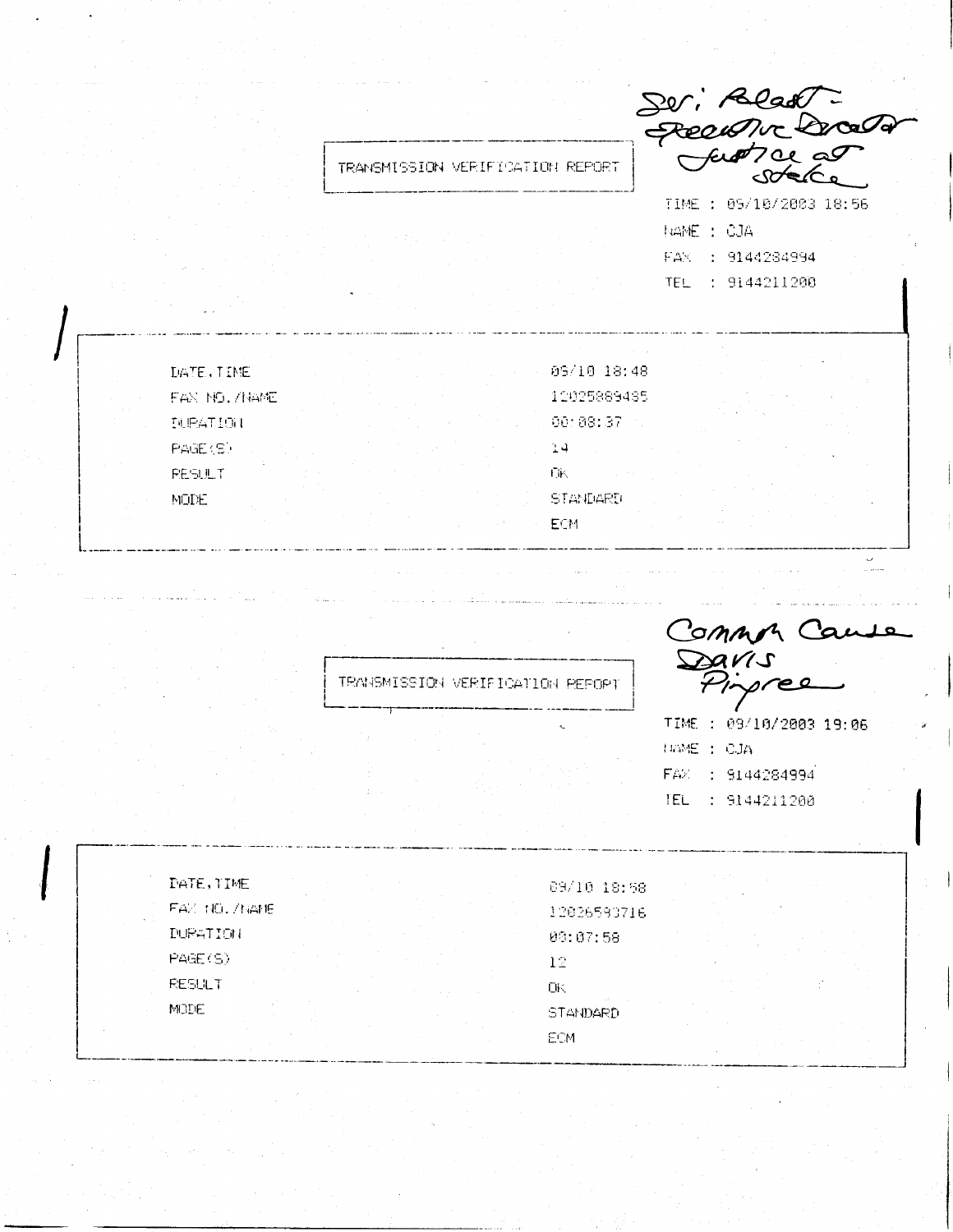Ralph Nady<br>Centra Central

TIME : 09/10/2003 20:11 NAME: CJA FAX : 9144284994 TEL : 9144211200

| IATE.TIME     | 09/10 20:04 |
|---------------|-------------|
| FAX NO. /NAME | 12022345176 |
| DURATION      | 00:07:11    |
| PAGE (5)      | 12.         |
| PESULT        | GK.         |
| MGDE.         | STANDARD    |
|               | ECM.        |

TRANSMISSION VERIFICATION REPORT

TRANSMISSION VERIFICATION REPORT

Theresa Amato

TIME : 09/10/2003 20:29 NAME : CJA FAX : 9144284994 TEL: 9144211200

DATE, TIME FAX NO. /NAME **DURATION** PAGE(S) **RESULT MODE** 

09/10 20:21 12022650182 80:07:13 12 DK. STANDARD ECM.